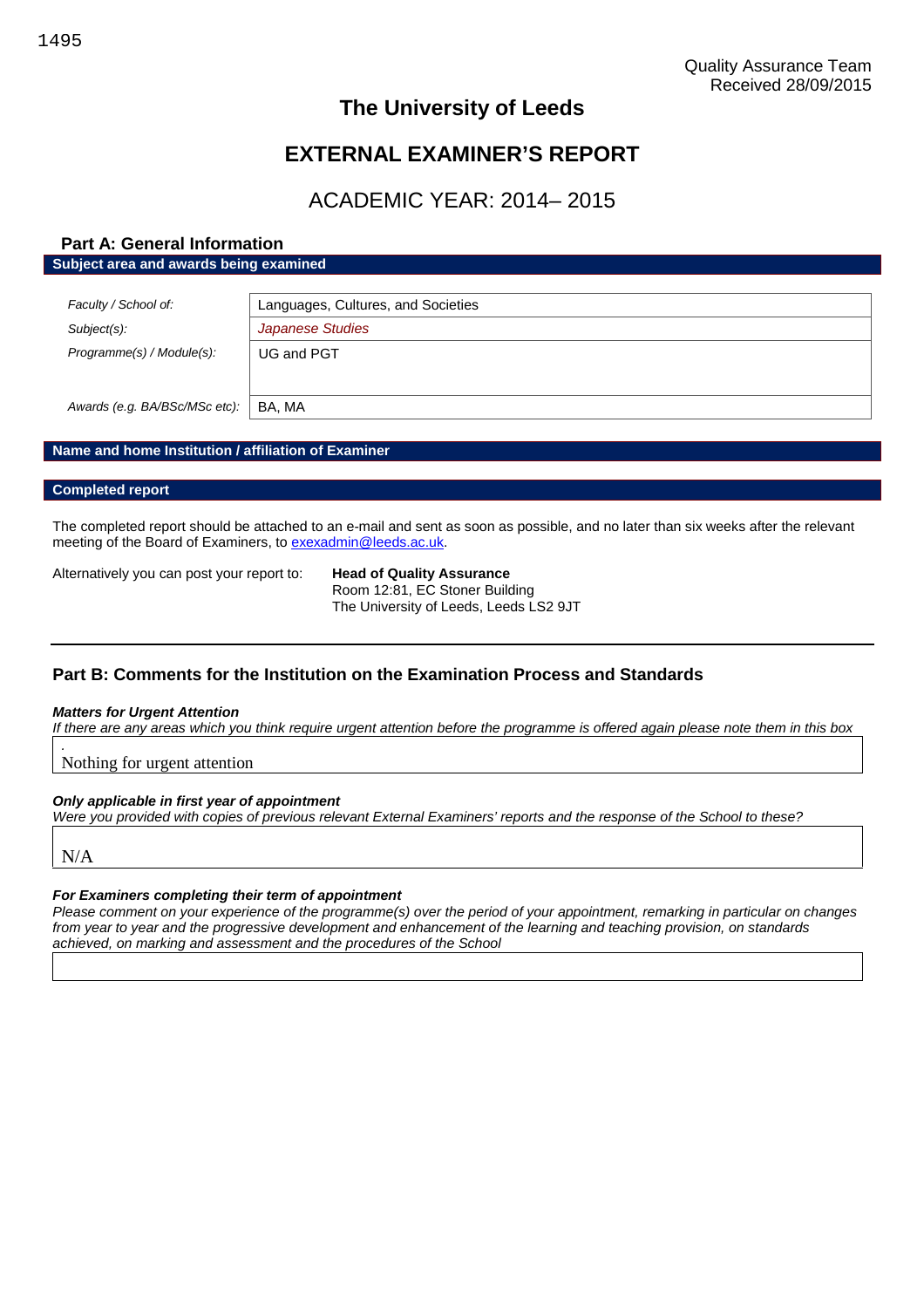#### **Standards**

- **1. Please indicate the extent to which the programme Aims and Intended Learning Outcomes (ILOs) were commensurate with the level of the award**
	- *The appropriateness of the Intended Learning Outcomes for the programme(s)/modules and of the structure and content of the programme(s);*
	- *The extent to which standards are appropriate for the award or award element under consideration.*

ILOs and standards are all appropriate to the best of my knowledge.

#### **2. Did the Aims and ILOs meet the expectations of the national subject benchmark (where relevant)?**

- *The comparability of the programme(s) with similar programme(s) at other institutions and against national benchmarks and the Framework for Higher Education Qualifications.*
- The programmes are of a high standard when benchmarked against programmes that I have experienced at other institutions in the UK and worldwide.

#### **3. Please comment on the assessment methods and the appropriateness of these to the ILOs**

- *The design and structure of the assessment methods, and the arrangements for the marking of modules and the classification of awards;*
- *The quality of teaching, learning and assessment methods that may be indicated by student performance.*
	- Assessment methods are appropriate and comprehensive, arrangements for marking are appropriate and of a high standard, as are classification of awards.

As I understand from student performance, quality of teaching is of a high standard. I am impressed by the dedication of the staff at the University of Leeds.

#### **4. Were students given adequate opportunity to demonstrate their achievement of the Aims and ILOs?**

- *The academic standards demonstrated by the students and, where possible, their performance in relation to students on comparable courses;*
	- *The strengths and weaknesses of the students as a cohort.*
- Yes, students were given adequate opportunity to demonstrate their achievement of the Aims and ILOs through their assessments and other means.
- **5. For Examiners responsible for programmes that include clinical practice components, please comment on the learning and assessment of practice components of the curriculum**  $N/A$
- **6. Please comment on the nature and effectiveness of enhancements to the programme(s) and modules since the previous year**

*It would be particularly helpful if you could also identify areas of good practice which are worthy of wider dissemination.*

The programmes appear well organised and taught to a very high standard. The students appear to be learning and developing to a very high standard. Organisational enhancements have been achieved, in particular with respect to students' extenuating circumstances and extensions.

#### **7. Please comment on the influence of research on the curriculum and learning and teaching**

*This may include examples of curriculum design informed by current research in the subject; practice informed by research; students undertaking research.*

The teaching is research driven and students have a good opportunity to learn from lecturers working at the forefront of their fields. This was clear both in the content of students' submissions as well as in the methods employed in their own research as demonstrated by the high quality of dissertations.

## **8. Where the programme forms part of an Integrated PhD, please comment on the appropriateness of the programme as training for a PhD**

**N/A**

#### **For Examiners involved in mentoring arrangements**

**9. If you have acted as a mentor to a new External Examiner or have received mentor support please comment here on the arrangements**

In the 2013-14 session I was mentor, but was not informed whether I would be mentor again this year to the same examiner. I assumed not, as no arrangements for this were provided in the 2014-15 session.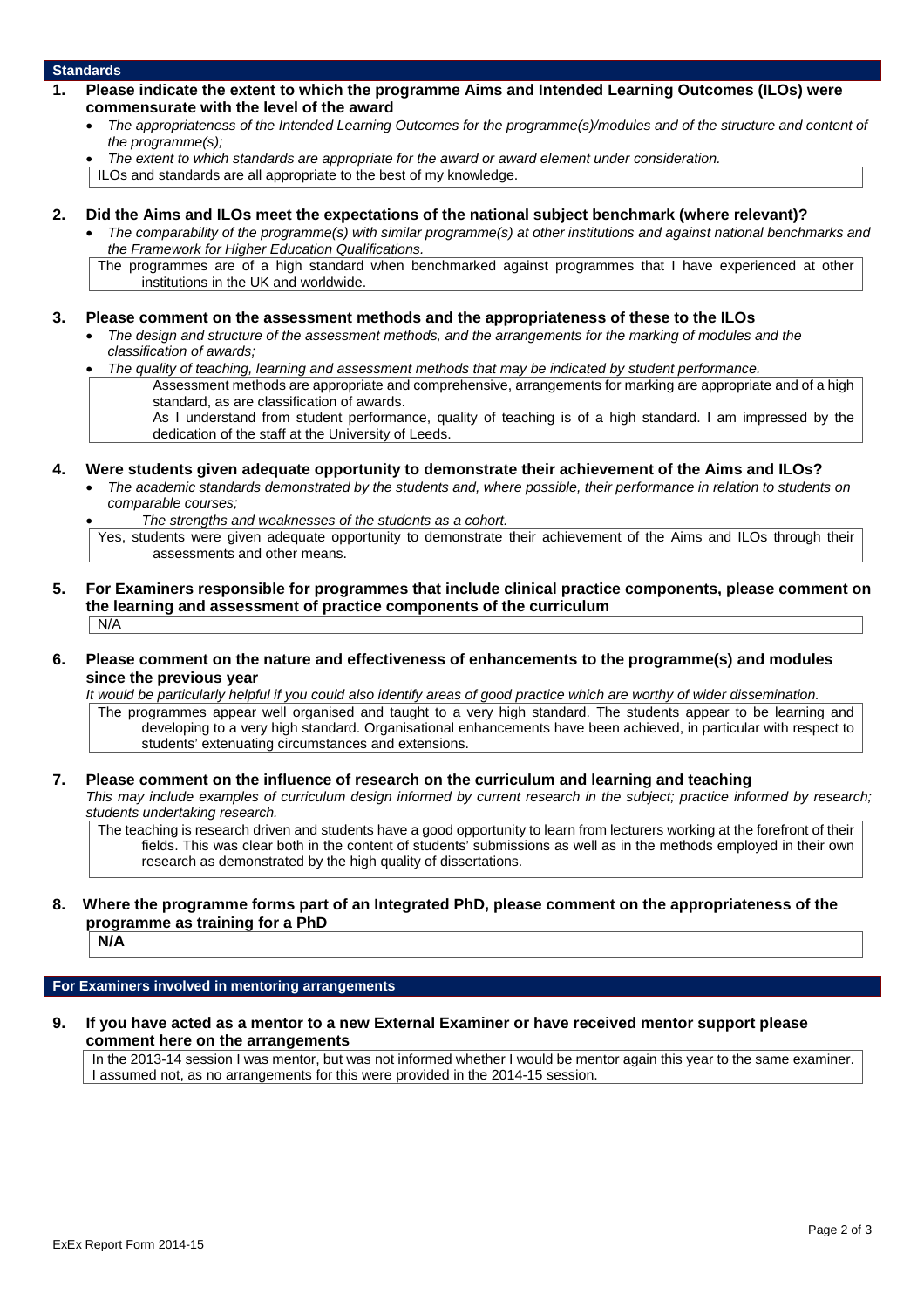**10. The University and its Schools provide guidance for External Examiners as to their roles, powers and responsibilities. Please indicate whether this material was sufficient for you to act effectively as an External Examiner.**

*Whether External Examiners have sufficient access to the material needed to make the required judgements and whether they are encouraged to request additional information.*

Very sufficient.

**11. Did you receive appropriate documentation relating to the programmes and/or parts of programmes for which you have responsibility, e.g. programme specifications or module handbooks, marking criteria?** *The coherence of the policies and procedures relating to External Examiners and whether they match the explicit roles they are asked to perform.*

Yes.

**12. Were you provided with all draft examination papers/assessments? Was the nature and level of the questions appropriate? If not, were suitable arrangements made to consider your comments?**

Yes.

**13. Was sufficient assessed / examined work made available to enable you to have confidence in your evaluation of the standard of student work? Were the scripts clearly marked/annotated?**

Yes.

**14. Was the choice of subjects for dissertations appropriate? Was the method and standard of assessment appropriate?**

Yes.

**15. Were the administrative arrangements satisfactory for the whole process, including the operation of the Board of Examiners? Were you able to attend the meeting? Were you satisfied with the recommendations of the Board?**

Improved from the previous year. However there will still some occasions where individual members of staff contacted me directly and on an ad hoc basis. I don't think it is good practice for individual members of teaching staff to do this during the term time when teaching and assessment is ongoing. Best to always go through admin staff, and materials to be sent only at specific times, to avoid disruption, confusion, and potential loss of materials.

**16. Were appropriate procedures in place to give due consideration to mitigating circumstances and medical evidence?**

Yes. These have markedly improved from the previous year.

#### **Other comments**

#### **Please use this box if you wish to make any further comments not covered elsewhere on the form**

No other comments. The process was much smoother than the previous year, but could be improved still further.